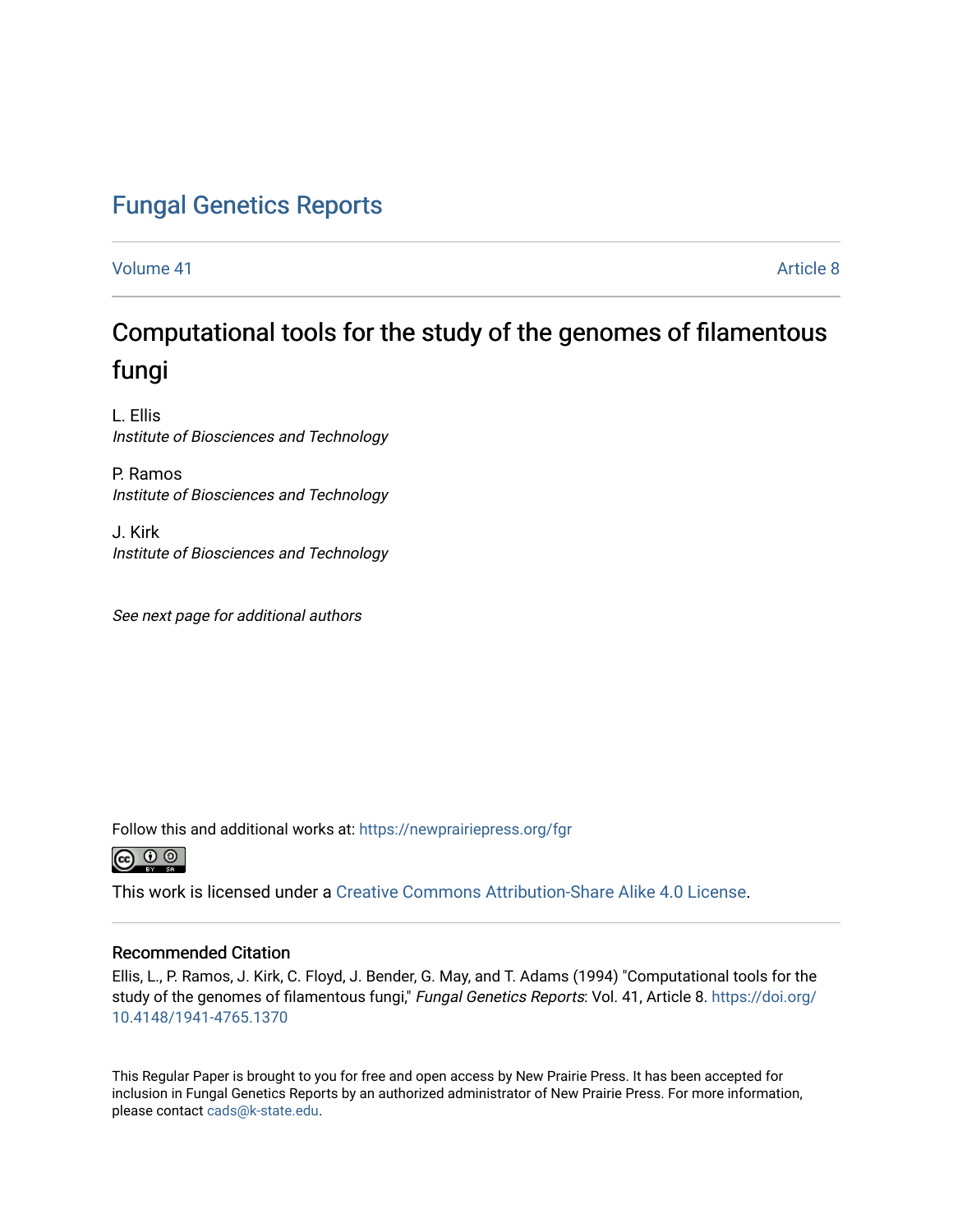### Computational tools for the study of the genomes of filamentous fungi

#### Abstract

During the past year, we have developed and deployed several new computational tools to provide new means of access to information used for research in the biology of filamentous fungi. These new tools complement and extend other resources available for access to both molecular and biological data.

#### Authors

L. Ellis, P. Ramos, J. Kirk, C. Floyd, J. Bender, Greg May, and Tom Adams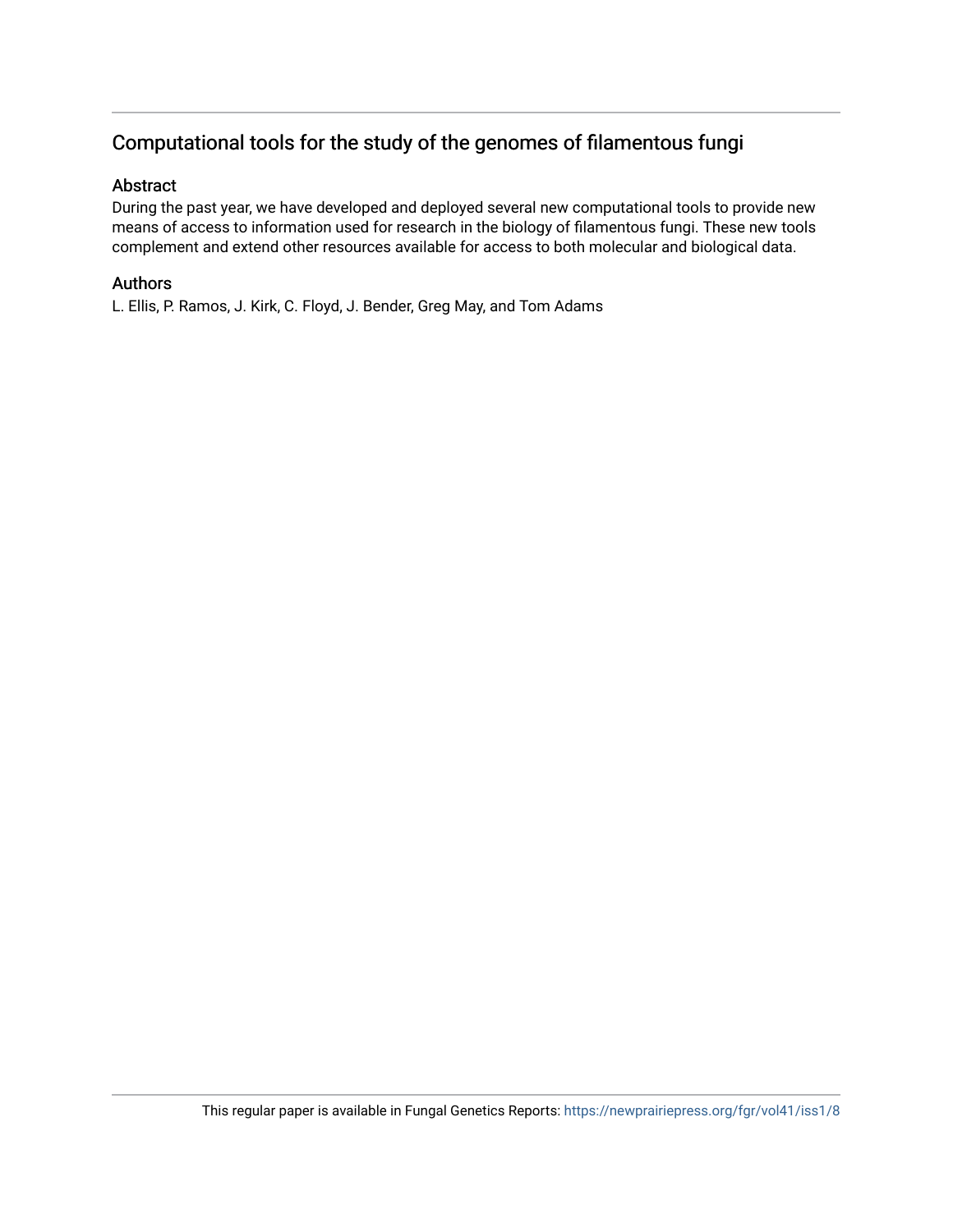# **Computational tools for the study of the genomes of filamentous fungi**

*L. Ellis, P. Ramos, J. Kirk, C. Floyd and J. Bender, W.M. Keck Center for Genome Informatics, Institute of Biosciences and Technology, Texas A&M University, Houston, Texas 77030*

*Greg May, Department of Cell Biology, Baylor College of Medicine, Houston, Texas 77030*

*Tom Adams, Department of Biology, Texas A&M University, College Station, Texas 77843*

During the past year, we have developed and deployed several new computational tools to provide new means of access to information used for research in the biology of filamentous fungi. These new tools complement and extend other resources available for access to both molecular and biological data.

#### **bionet.mycology**

A new Bionet Newsgroup, bionet.mycology, has now been established, and has been in use for most of the past year. It is interesting to note that, contrary to some of the discussion posted during the open forum preceding the vote on establishing the Newsgroup, news articles posted to date has certainly not been dominated by discussions pertinent to molecular genetics. Quite the contrary! Articles thus far have certainly represented a broad range of topics concerning the biology of numerous fungi, from taxonomy to methods to general information. If anything, molecular biologists have been rather quiet. We hope that molecular biologists will in fact become more active participants in the coming year, so that bionet.mycology will become (as we hoped in the Charter of the Newsgroup) a broad forum for discussion of all aspects of the biology of filamentous fungi.

#### **Mosaic and the World-Wide Web (WWW)**

More than any other single event during the past year, the now widespread use of NCSA's Mosaic has rapidly set a new standard for providing users with convenient hypertext links to vast distributed repositories of information on the Internet. Mosaic now is available by anonymous ftp from NCSA (ftp://ftp.ncsa.uiuc.edu/) for Unix, Macintosh and Windows. Navigation across the WWW is by means of Universal Resource Locators (URLs), which provide embedded links to documents rendered in HyperText Markup Language (HTML). Such documents can reside either locally, or on any remote network machine which runs a WWW daemon process (e.g., CERN's or NCSA's httpd). Furthermore, data types other than text can now also be made available, e.g., images (in gif or jpeg format), video (in mpeg) and audio. With the introduction of interactive forms in version 2.1 of Mosaic, users can now enter information and return it via email to the WWW server. We anticipate that this may provide one very useful avenue by which researchers can submit data for inclusion into filamentous fungal databases (see below). Access to the WWW server at Keck-IBT is via the following URL: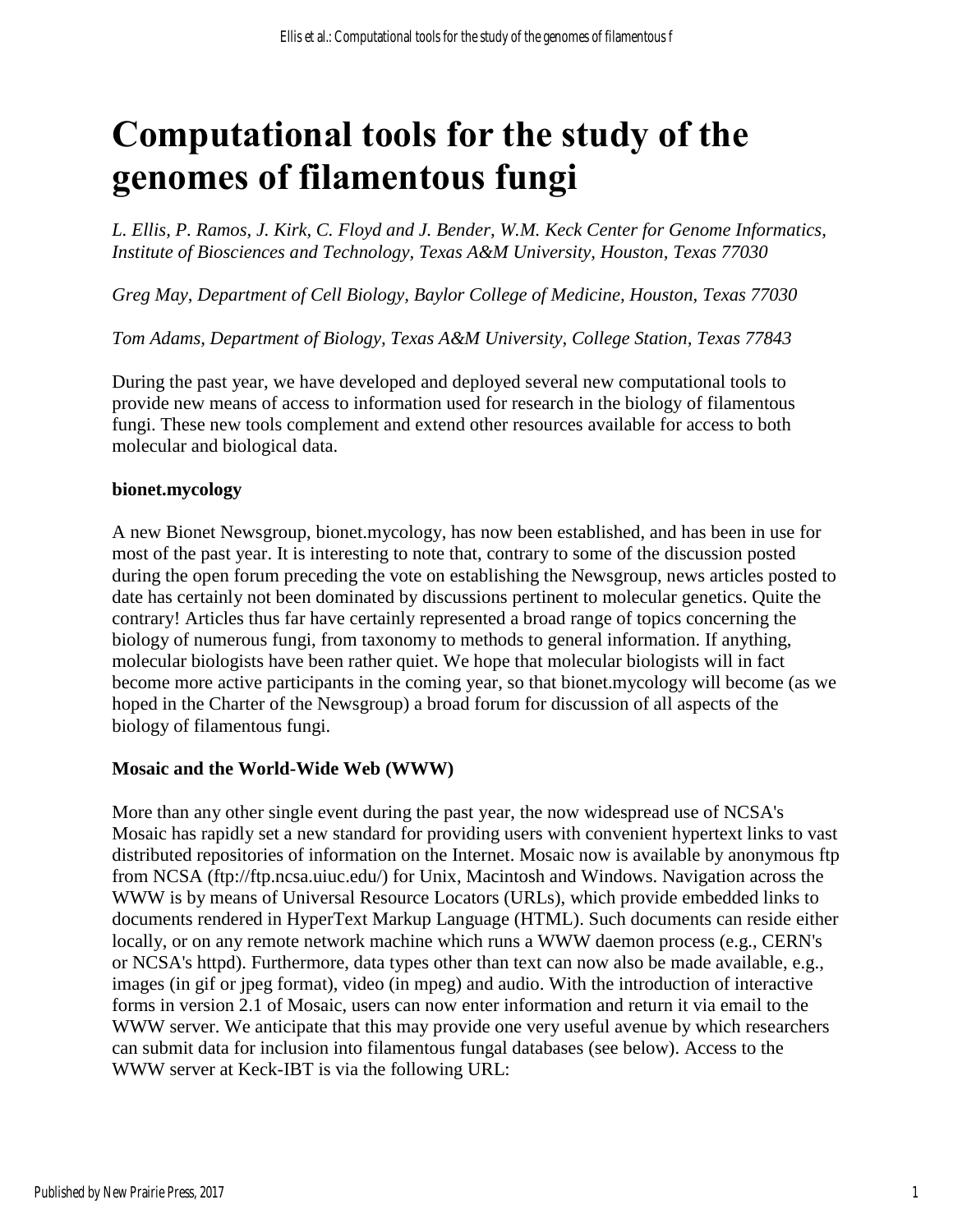http://keck.tamu.edu/ibt.html

This will take the user to the logo of Keck-IBT, which when clicked leads to the first page of information. Look under the "WWW" or "What's New on the Keck-IBT WWW Server?" links, where extensive information about all of our computational activities can be found.

There are two major sites which serve as repositories for information and tools for the WWW. They are available both via the WWW, and via anonymous ftp to retrieve software.

http://info.cern.ch/, CERN in Geneva, where the WWW was invented by Tim Berners-Lee

ftp://info.cern.ch/

http://www.ncsa.uiuc.edu/, NCSA at the University of Illinois, home of the Mosaic client

ftp://ftp.ncsa.uiuc.edu/

Furthermore, the WWW is rapidly becoming the generic interface to many very useful repositories of information. Examples which we find useful for ready access to numerous databases and pointers to other WWW servers include:

http://kufacts.cc.ukans.edu/cwis/units../index.html, the FGSC On-line Catalog

http://genome-www.stanford.edu/, the Saccharomyces Genomic Information Resource

http://probe.nalusda.gov:8000/, Agricultural Genome World Wide Web Server at the National Agricultural Library, USDA

http://www.gdb.org/hopkins.html, the Johns Hopkins University Bioinformatics Web Server

http://expasy.hcuge.ch/www/expasy-top.html, The ExPASy Molecular Biology Server in Geneva

#### **AGsDB: A Genus species DataBase**

In the past 2-3 years, the ACeDB (A C. elegans DataBase) database engine developed by Richard Durbin and Jean Thierry-Mieg for the C. elegans Genome Project has been adapted for use with a wide range organisms. We have modified and extended the Class/Key structure of ACeDB to provide for the inclusion of data for multiple species, with the added functionality of queries between defined homologs of different species. As of February 1994, data in AGsDB includes Aspergillus nidulans, bovine and human anchor loci, cotton and, most recently, Neurospora crassa (the latter is with the advice of Dan Ebbole [Department of Plant Pathology, Texas A&M University]).

The starting point for both species of filamentous fungi was to enter the genetics maps and anchor loci for each species. For A. nidulans, the genetic map of Clutterbuck (FGN 1991) was used; for N. crassa, the 1993 Genetic Map of Perkins together with the information for each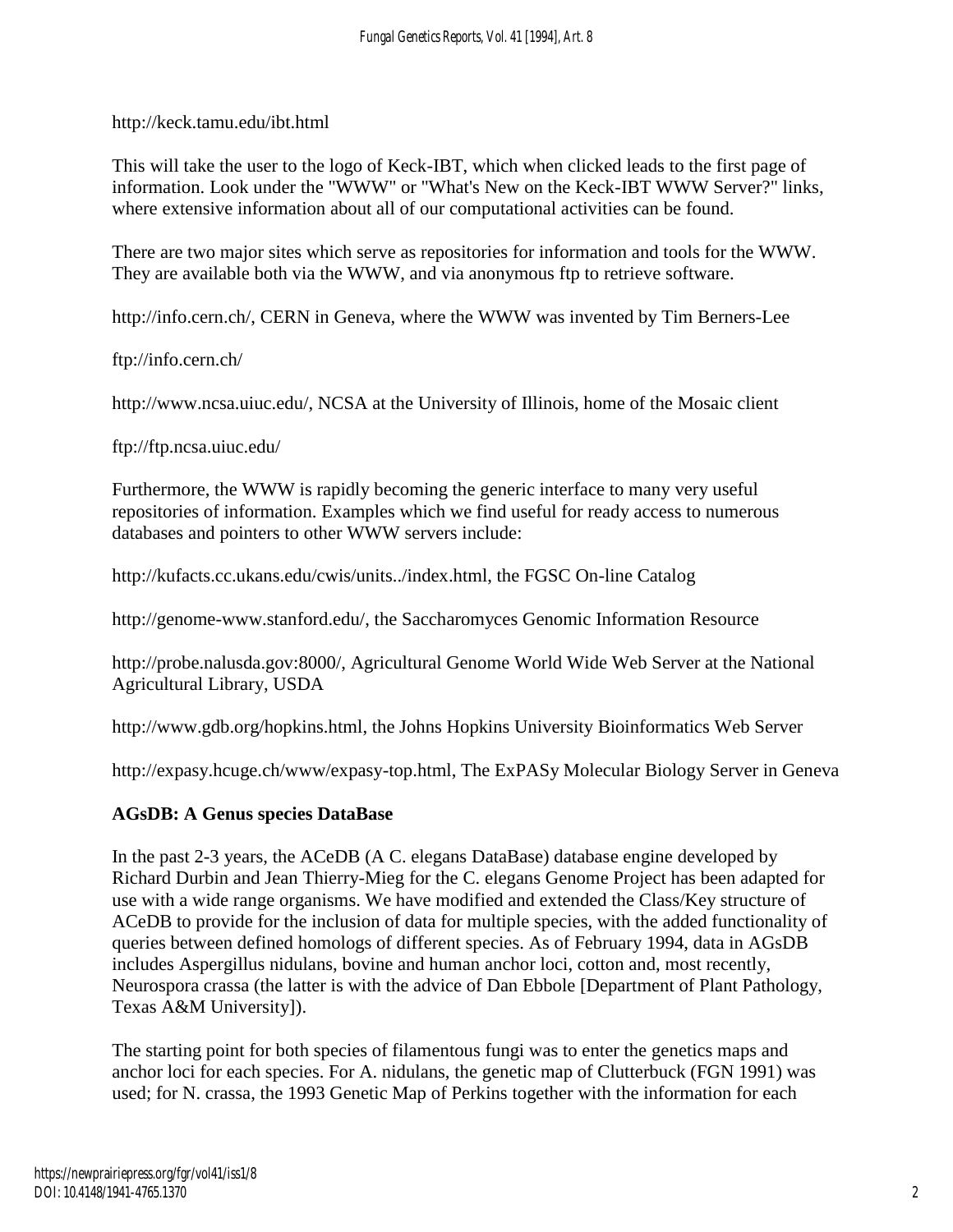locus from the 1982 Perkins compendium (Perkins et al. 1982. Microbiol. Reviews 46:426-570). Additional data types include Colleagues and References (Fungal Genetics Newsl. 40, 1993), Strains (A. nidulans, as of Fungal Genetics Newsl. 40, 1993) and hybridization data (when available) for Clones in the two A. nidulans cosmid libraries (Fungal Genetics Newsl. 40, 1993).

An important topic for discussion among interested users is how to provide an effective means by which data can be contributed, and which data are of general enough interest to include, i.e., curation of the database beyond this initial prototype that we have introduced. Furthermore, the database is designed to be able readily to include other species, as well as homolog information between species. We welcome suggestions on these topics, either via bionet.mycology or email to the authors (see below).

Once work on this initial prototype is finished, anticipated for the Spring of 1994, AGsDB will be available via anonymous ftp from:

ftp://keck.tamu.edu/

in the pub/AGsDB directory.

The latest versions of the ACeDB database is always available from:

ftp://ncbi.nlm.nih.gov/

#### **Gopher**

Given the widespread use of Gopher, the information contained in AGsDB is wais-indexed and made available via gopher at:

gopher://keck.tamu.edu

In addition, the following is probably the single most useful Gopher site, as it includes numerous pointers to biological resources:

gopher://gopher.gdb.org/

#### **WWW-AGsDB**

ACeDB is written in the C programming language, uses X windows as its graphical user interface, and was designed to run in a Unix environment (Macintosh version of ACeDB has recently been released by Frank Eckmann). An important extension to the functionality of ACeDB appeared at the end of 1993: a WWW--ACeDB server designed by Guy Decoux at INRA (decoux@moulon.inra.fr). This is an additional software module that provides an interface between user queries initiated in Mosaic, the httpd WWW daemon, and the ACeDB database itself. We feel that this is a very significant advance, given the widespread use of Mosaic, as users now do not have or maintain a local Unix of the database, but can readily access a remote one via Mosaic and the WWW.